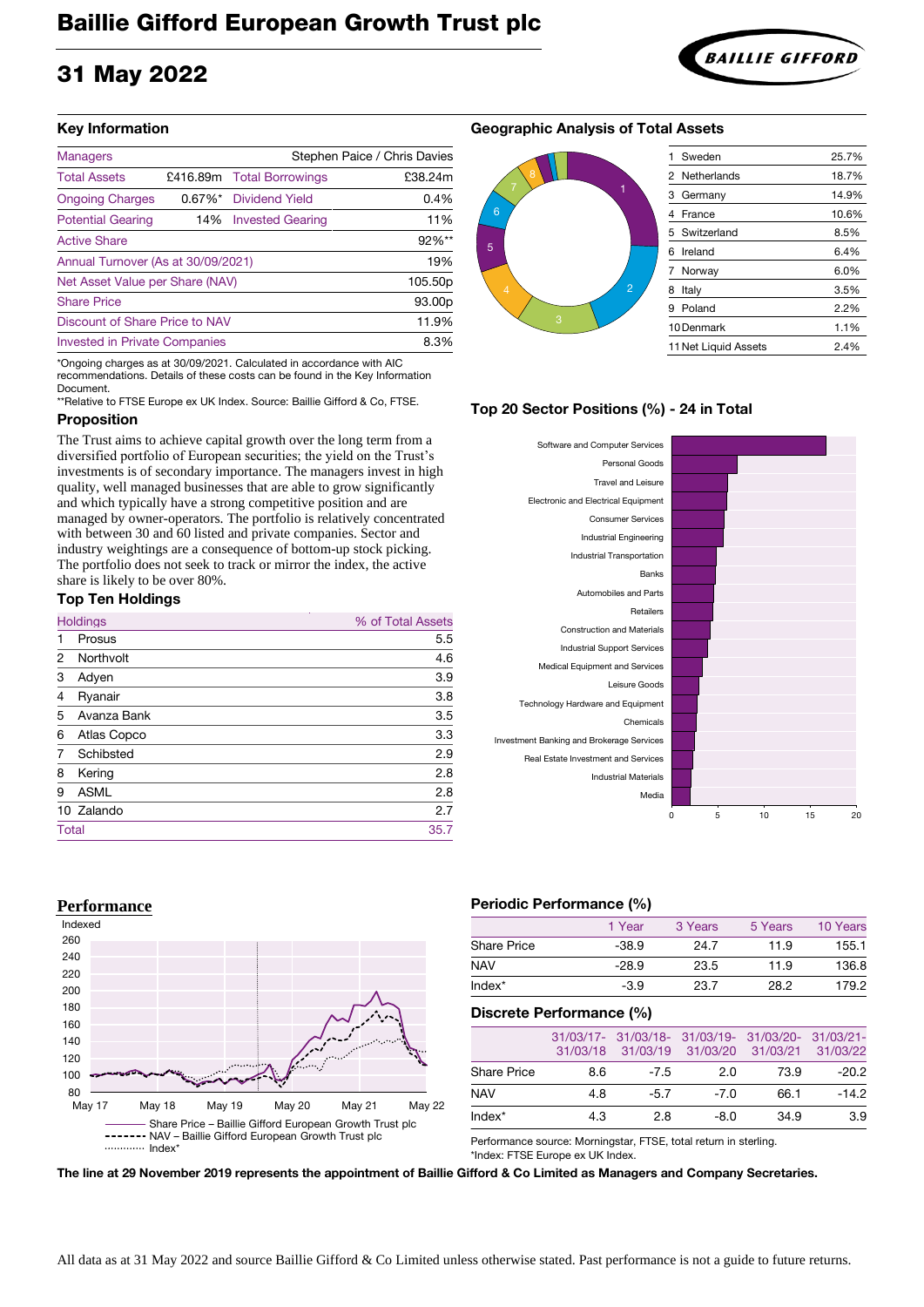#### **Additional Trust Information**

Full product details, including a Key Information Document, the possible effect of charges on an investment, are available on request, please see below for contact details.

In this document all references to NAV and NAV performance are calculated with borrowings deducted at fair value. Borrowings at fair value is borrowings (if any) at an estimate of their market worth.

All performance figures are in sterling terms, total return – that is, with any dividends reinvested. The graph represents five years' performance, to the date at the top of the document, and has been indexed to start at 100 (this aids comparison and is not a reflection of actual values at any given date). The discrete performance table is updated quarterly.

Gearing is calculated according to Association of Investment Companies (AIC) guidelines. The potential gearing figure reflects the amount of borrowings drawn expressed as a percentage of shareholders' funds. The invested gearing figure reflects the amount of borrowings at par less cash and cash equivalents actively invested, expressed as a percentage of shareholders' funds.

Active share, a measure of how actively a portfolio is managed, is the percentage of the portfolio that differs from its comparative index. It is calculated by deducting from 100 the percentage of the portfolio that overlaps with the comparative index. An active share of 100 indicates no overlap with the comparative index and an active share of zero indicates a portfolio that tracks the comparative index.

Annual turnover is reported from the preceding financial year end to the date shown and is calculated by dividing sales by the average of the opening and closing investment portfolio on an annualised basis.

A negative cash position may sometimes occur due to obligations awaiting settlement.

Baillie Gifford & Co Limited's annual remuneration is 0.55% of the lower of market capitalisation and NAV up to £500m and 0.50% on any excess. This is calculated and payable on a quarterly basis.

The ongoing charges figure represents the total operating costs of the Trust divided by the average net assets (with debt at fair value) as disclosed in the most recently published Annual Report.

The dividend yield quoted is historical. It is based on dividends paid by the Trust in the previous 12 months as a percentage of the share price.

All figures are rounded, so any totals may not sum.

#### **Further Information**

This factsheet is issued by Baillie Gifford & Co (Financial Services Register 142597), Calton Square, 1 Greenside Row, Edinburgh EH1 3AN. Baillie Gifford group provides the following services to the Trust. Baillie Gifford & Co Limited (Financial Services Register 119179) is the manager and secretary of the Trust, and it delegates portfolio management to Baillie Gifford & Co. Both firms are authorised and regulated by the Financial Conduct Authority of 12 Endeavour Square, Stratford, London, E20 1JN.

#### **Target Market**

The Trust is suitable for all investors seeking a fund that aims to deliver capital growth over a long-term investment horizon. The investor should be prepared to bear losses. The Trust is compatible for mass market distribution. The Trust may not be suitable for investors who are concerned about short-term volatility and performance, who are seeking a regular source of income or who may be investing for less than five years. The Trust does not offer capital protection

#### **Contact Us**

For further information about the Trust or Baillie Gifford's range of Investment Trusts, please contact us at the below address, call our Client Relations Team on 0800 917 2112 (your call may be recorded for training or monitoring purposes), visit our website at bailliegifford.com, or email crtallenquiries@bailliegifford.com.

#### **Risk Warnings**

The investment trusts managed by Baillie Gifford & Co Limited are listed UK companies. The value of their shares, and any income from them, can fall as well as rise and investors may not get back the amount invested.

The specific risks associated with the Trust include:

- The Trust invests in overseas securities. Changes in the rates of exchange may also cause the value of your investment (and any income it may pay) to go down or up.
- The Trust's risk could be increased by its investment in private companies. These assets may be more difficult to sell, so changes in their prices may be greater.
- The Trust can borrow money to make further investments (sometimes known as "gearing" or "leverage"). The risk is that when this money is repaid by the Trust, the value of the investments may not be enough to cover the borrowing and interest costs, and the Trust will make a loss. If the Trust's investments fall in value, any invested borrowings will increase the amount of this loss.
- Market values for securities which have become difficult to trade may not be readily available and there can be no assurance that any value assigned to such securities will accurately reflect the price the Trust might receive upon their sale.
- The Trust's risk is increased as it holds fewer investments than a typical investment trust and the effect of this, together with its long term approach to investment, could result in large movements in the share price.
- The Trust can make use of derivatives which may impact on its performance.
- Share prices may either be below (at a discount) or above (at a premium) the net asset value (NAV). The Company may issue new shares when the price is at a premium which may reduce the share price. Shares bought at a premium may have a greater risk of loss than those bought at a discount.
- The Trust can buy back its own shares. The risks from borrowing, referred to above, are increased when a trust buys back its own shares.
- The aim of the Trust is to achieve capital growth. You should not expect a significant, or steady, annual income from the Trust.
- The Trust is listed on the London Stock Exchange and is not authorised or regulated by the Financial Conduct Authority.

 The information and opinions expressed within this factsheet are subject to change without notice.

 This information has been issued and approved by Baillie Gifford & Co Limited and does not in any way constitute investment advice. This factsheet does not constitute an offer or invitation to deal in securities.

 Further details of the risks associated with investing in the Trust, including how charges are applied, can be found by calling the number below or visiting the website.

#### **Legal Notices**

Source: London Stock Exchange Group plc and its group undertakings (collectively, the "LSE Group"). © LSE Group 2022. FTSE Russell is a trading name of certain of the LSE Group companies. "FTSE®" "Russell®", is/are a trade mark(s) of the relevant LSE Group companies and is/are used by any other LSE Group company under license. All rights in the FTSE Russell indexes or data vest in the relevant LSE Group company which owns the index or the data. Neither LSE Group nor its licensors accept any liability for any errors or omissions in the indexes or data and no party may rely on any indexes or data contained in this communication. No further distribution of data from the LSE Group is permitted without the relevant LSE Group company's express written consent. The LSE Group does not promote, sponsor or endorse the content of this communication.